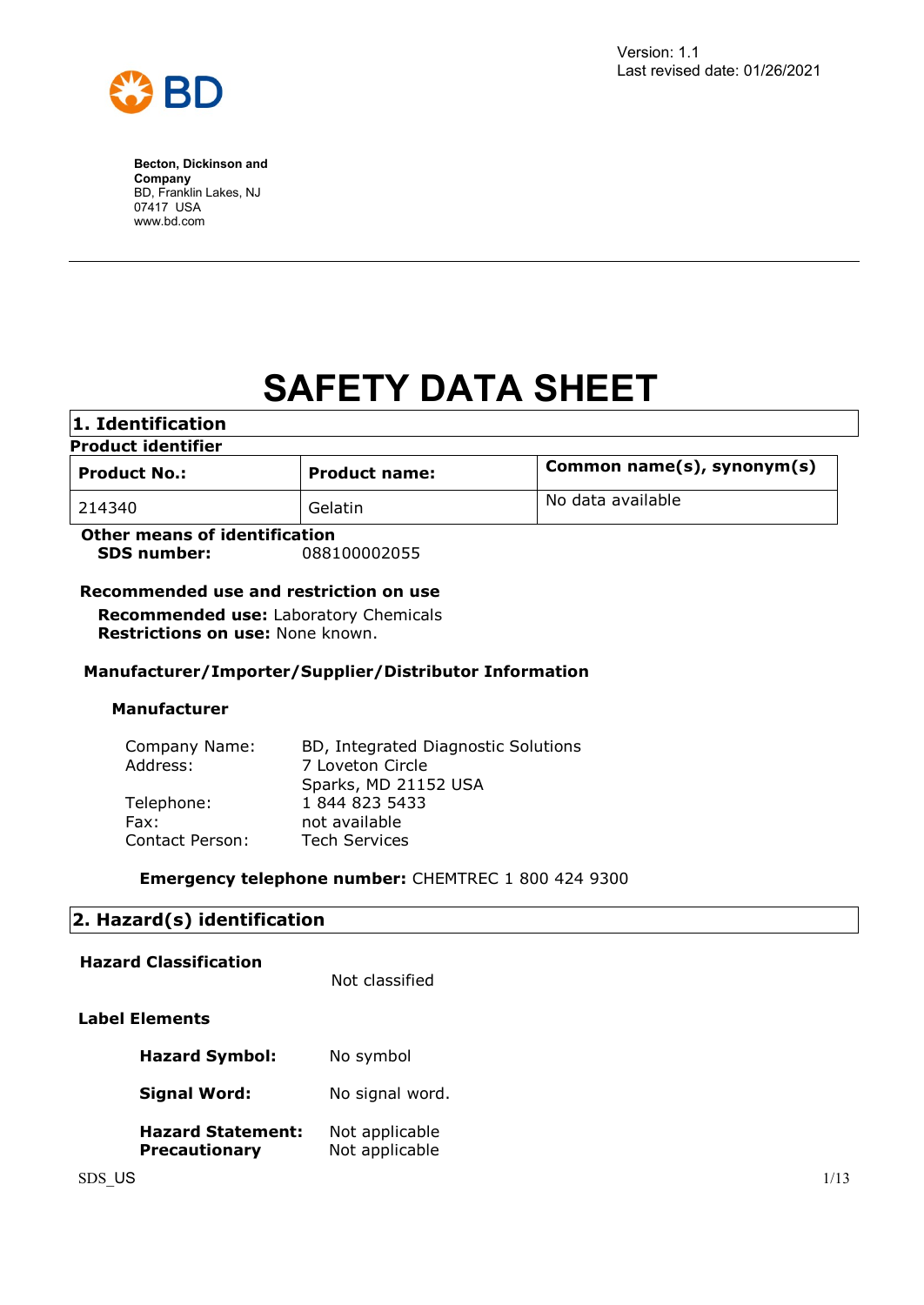

# **Statements**

**Other hazards which do not result in GHS classification:** None.

# **3. Composition/information on ingredients**

# **Mixtures**

| <b>Composition Comments:</b>                                           | The components are not hazardous or are below required<br>disclosure limits.                                         |  |
|------------------------------------------------------------------------|----------------------------------------------------------------------------------------------------------------------|--|
| 4. First-aid measures                                                  |                                                                                                                      |  |
| <b>General information:</b>                                            | Get medical attention if symptoms occur.                                                                             |  |
| <b>Ingestion:</b>                                                      | Get medical attention if symptoms occur.                                                                             |  |
| Inhalation:                                                            | Provide fresh air, warmth and rest, preferably in comfortable<br>upright sitting position.                           |  |
| <b>Skin Contact:</b>                                                   | Wash contact areas with soap and water. Remove contaminated<br>clothing. Launder contaminated clothing before reuse. |  |
| Eye contact:                                                           | Flush thoroughly with water. If irritation occurs, get medical<br>assistance.                                        |  |
| Most important symptoms/effects, acute and delayed                     |                                                                                                                      |  |
| <b>Symptoms:</b>                                                       | No data available.                                                                                                   |  |
| Indication of immediate medical attention and special treatment needed |                                                                                                                      |  |
| Treatment:                                                             | No data available.                                                                                                   |  |
| r riss Calli                                                           |                                                                                                                      |  |

# **5. Fire-fighting measures**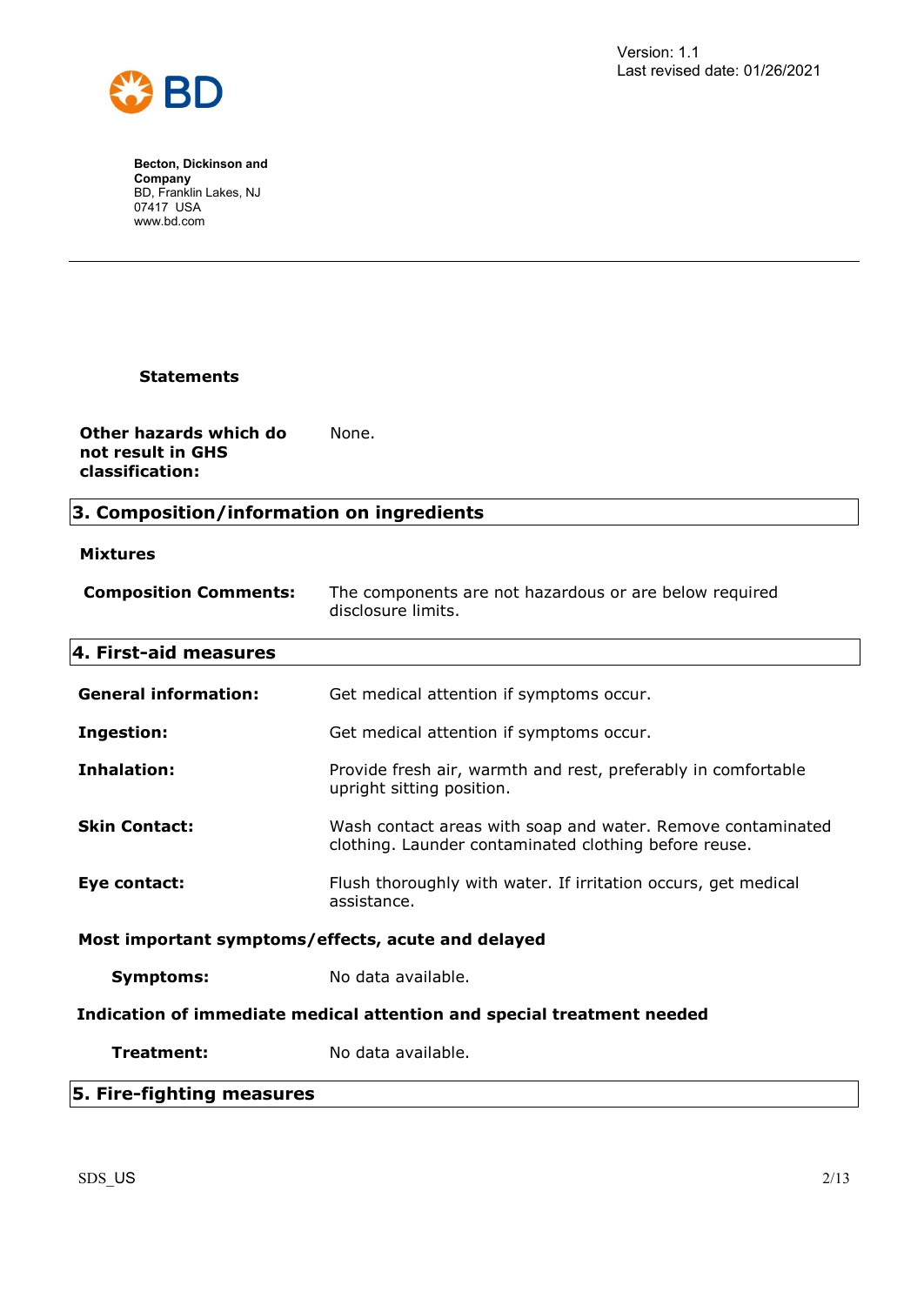

| <b>General Fire Hazards:</b> | Extinguish all ignition sources. Avoid sparks, flames, heat and |
|------------------------------|-----------------------------------------------------------------|
|                              | smoking. Ventilate. Use water spray to keep fire-exposed        |
|                              | containers cool.                                                |

# **Suitable (and unsuitable) extinguishing media**

| Suitable extinguishing<br>media:                              | Water spray, fog, CO2, dry chemical, or alcohol resistant foam. |  |
|---------------------------------------------------------------|-----------------------------------------------------------------|--|
| <b>Unsuitable</b><br>extinguishing media:                     | None known.                                                     |  |
| Specific hazards arising<br>from the chemical:                | None known.                                                     |  |
| Special protective equipment and precautions for firefighters |                                                                 |  |
| <b>Special fire fighting</b><br>procedures:                   | No unusual fire or explosion hazards noted.                     |  |

**Special protective equipment for firefighters:** Firefighters must use standard protective equipment including flame retardant coat, helmet with face shield, gloves, rubber boots, and in enclosed spaces, SCBA.

# **6. Accidental release measures**

| <b>Personal precautions,</b><br>protective equipment<br>and emergency<br>procedures: | No special precautionary health measures should be needed<br>under anticipated conditions of use. |
|--------------------------------------------------------------------------------------|---------------------------------------------------------------------------------------------------|
| <b>Methods and material for</b><br>containment and<br>cleaning up:                   | No specific clean-up procedure noted.                                                             |
| Environmental<br><b>Precautions:</b>                                                 | Avoid release to the environment.                                                                 |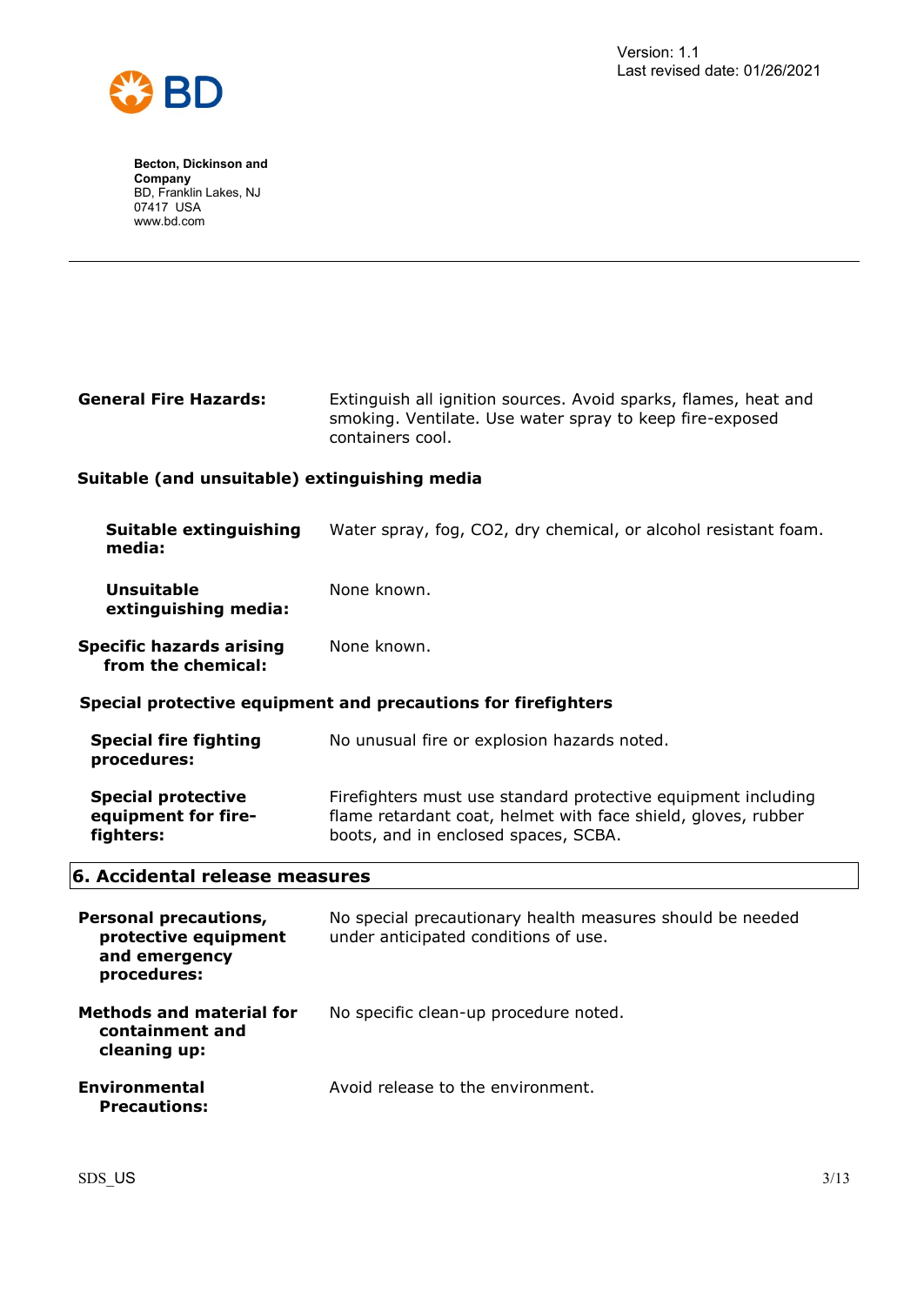

# **7. Handling and storage**

# **Handling**

| Technical measures (e.g.<br><b>Local and general</b><br>ventilation): | No special requirements under ordinary conditions of use and with<br>adequate ventilation.                                                  |
|-----------------------------------------------------------------------|---------------------------------------------------------------------------------------------------------------------------------------------|
| Safe handling advice:                                                 | When using do not eat, drink or smoke. Read and follow<br>manufacturer's recommendations. Use personal protective<br>equipment as required. |
| <b>Contact avoidance</b><br>measures:                                 | No data available.                                                                                                                          |
| <b>Hygiene measures:</b>                                              | Observe good industrial hygiene practices.                                                                                                  |
| Storage                                                               |                                                                                                                                             |
| Safe storage conditions:                                              | Store in a cool, dry place. Keep container tightly closed.                                                                                  |
| Safe packaging materials:                                             | No data available.                                                                                                                          |
| <b>Storage Temperature:</b>                                           | No data available.                                                                                                                          |

# **8. Exposure controls/personal protection**

# **Control Parameters**

# **Occupational Exposure Limits**

None of the components have assigned exposure limits.

| <b>Appropriate Engineering</b> | No special requirements under ordinary conditions of use and with |
|--------------------------------|-------------------------------------------------------------------|
| <b>Controls</b>                | adequate ventilation.                                             |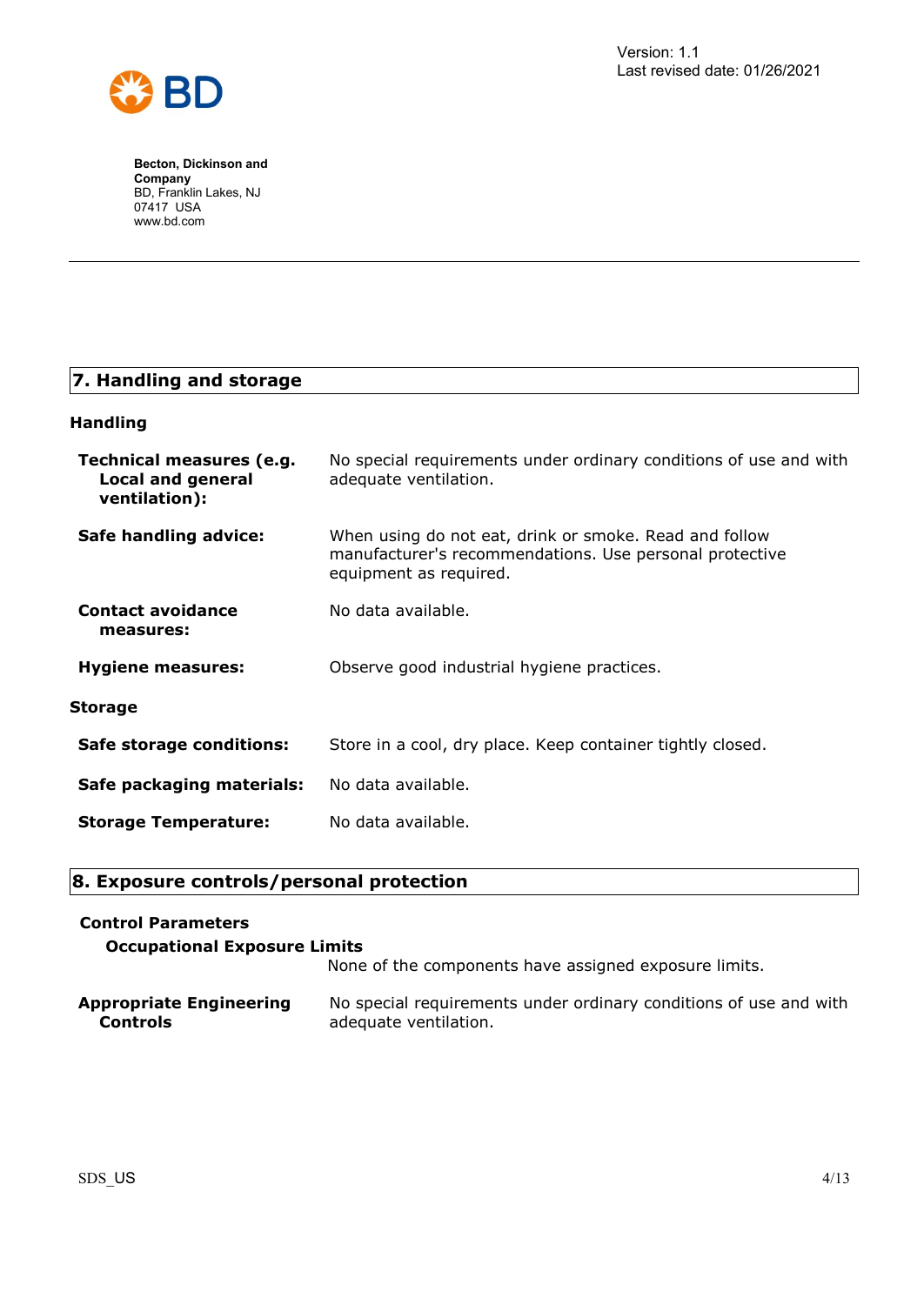

# **Individual protection measures, such as personal protective equipment**

| <b>General information:</b>                       | Always observe good personal hygiene measures, such as<br>washing after handling the material and before eating, drinking,<br>and/or smoking. Routinely wash work clothing to remove<br>contaminants. Discard contaminated footwear that cannot be<br>cleaned. |
|---------------------------------------------------|----------------------------------------------------------------------------------------------------------------------------------------------------------------------------------------------------------------------------------------------------------------|
| Eye/face protection:                              | Wear safety glasses with side shields (or goggles).                                                                                                                                                                                                            |
| <b>Skin Protection</b><br><b>Hand Protection:</b> | Chemical resistant gloves                                                                                                                                                                                                                                      |
| Other:                                            | Wear a lab coat or similar protective clothing.                                                                                                                                                                                                                |
| <b>Respiratory</b><br><b>Protection:</b>          | Respiratory protection not required.                                                                                                                                                                                                                           |
| <b>Hygiene measures:</b>                          | Observe good industrial hygiene practices.                                                                                                                                                                                                                     |

# **9. Physical and chemical properties**

## **Appearance**

| <b>Physical state:</b>                                | Solid                               |      |
|-------------------------------------------------------|-------------------------------------|------|
| Form:                                                 | Solid                               |      |
| Color:                                                | According to product specification. |      |
| Odor:                                                 | Characteristic                      |      |
| <b>Odor threshold:</b>                                | No data available.                  |      |
| pH:                                                   | No data available.                  |      |
| <b>Melting point/freezing point:</b>                  | No data available.                  |      |
| Initial boiling point and boiling<br>range:           | No data available.                  |      |
| <b>Flash Point:</b>                                   | No data available.                  |      |
| <b>Evaporation rate:</b>                              | No data available.                  |      |
| Flammability (solid, gas):                            | No data available.                  |      |
| Upper/lower limit on flammability or explosive limits |                                     |      |
| Flammability limit - upper (%):                       | No data available.                  |      |
| Flammability limit - lower (%):                       | No data available.                  |      |
| SDS US                                                |                                     | 5/13 |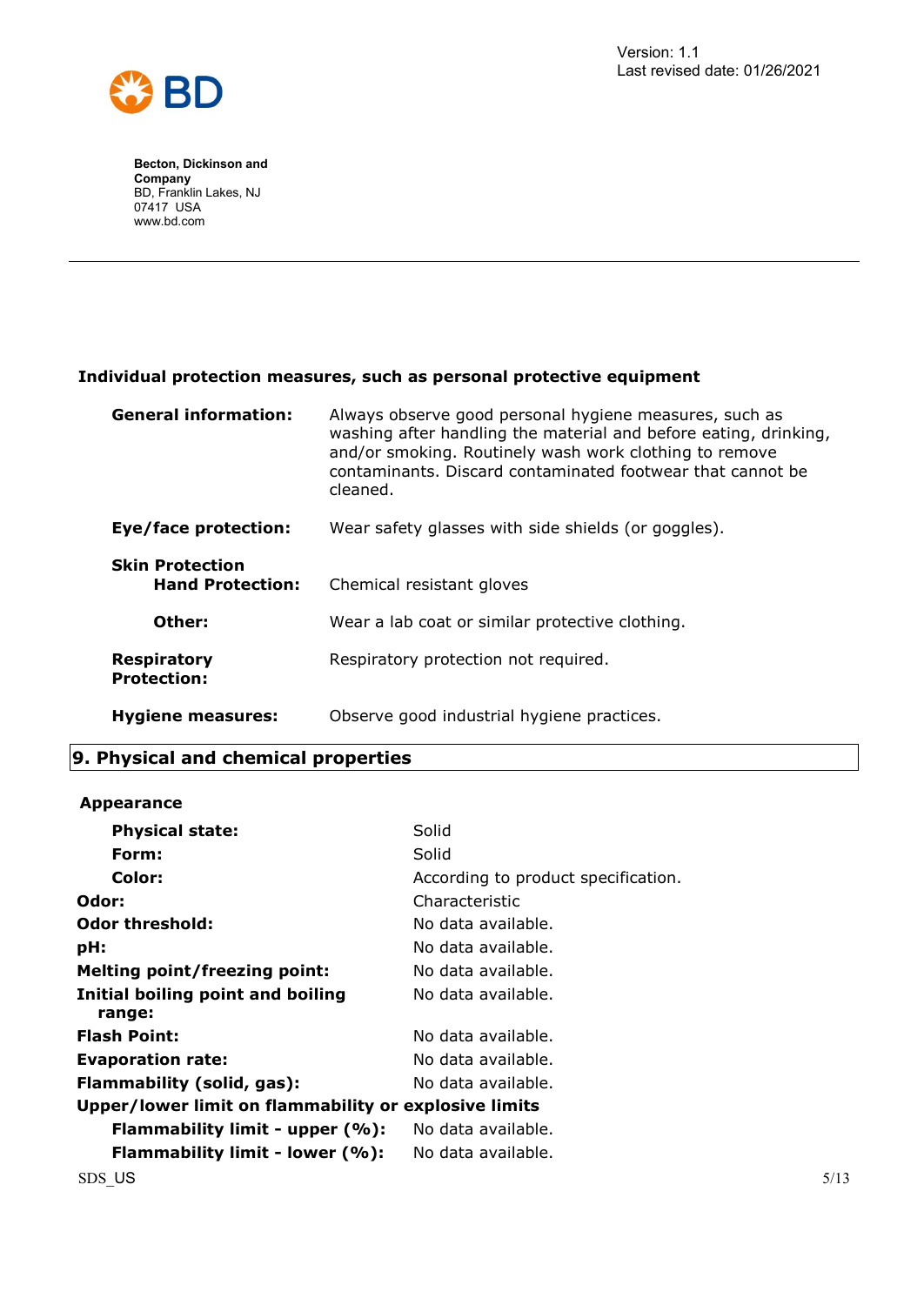

| <b>Explosive limit - upper:</b>                     | No data available. |
|-----------------------------------------------------|--------------------|
| <b>Explosive limit - lower:</b>                     | No data available. |
| Vapor pressure:                                     | No data available. |
| <b>Vapor density:</b>                               | No data available. |
| <b>Relative density:</b>                            | No data available. |
| Solubility(ies)                                     |                    |
| <b>Solubility in water:</b>                         | Completely Soluble |
| Solubility (other):                                 | No data available. |
| <b>Partition coefficient (n-</b><br>octanol/water): | No data available. |
| <b>Auto-ignition temperature:</b>                   | No data available. |
| <b>Decomposition temperature:</b>                   | No data available. |
| <b>Viscosity:</b>                                   | No data available. |

# **10. Stability and reactivity**

| <b>Reactivity:</b>                                 | Stable under normal temperature conditions and recommended<br>use. |
|----------------------------------------------------|--------------------------------------------------------------------|
| <b>Chemical Stability:</b>                         | Material is stable under normal conditions.                        |
| <b>Possibility of hazardous</b><br>reactions:      | Not known.                                                         |
| <b>Conditions to avoid:</b>                        | Avoid exposure to high temperatures or direct sunlight.            |
| <b>Incompatible Materials:</b>                     | Strong oxidizers.                                                  |
| <b>Hazardous Decomposition</b><br><b>Products:</b> | Not known.                                                         |

# **11. Toxicological information**

**General information:** No data on possible toxicity effects have been found.

## **Information on likely routes of exposure**

 $SDS$  US 6/13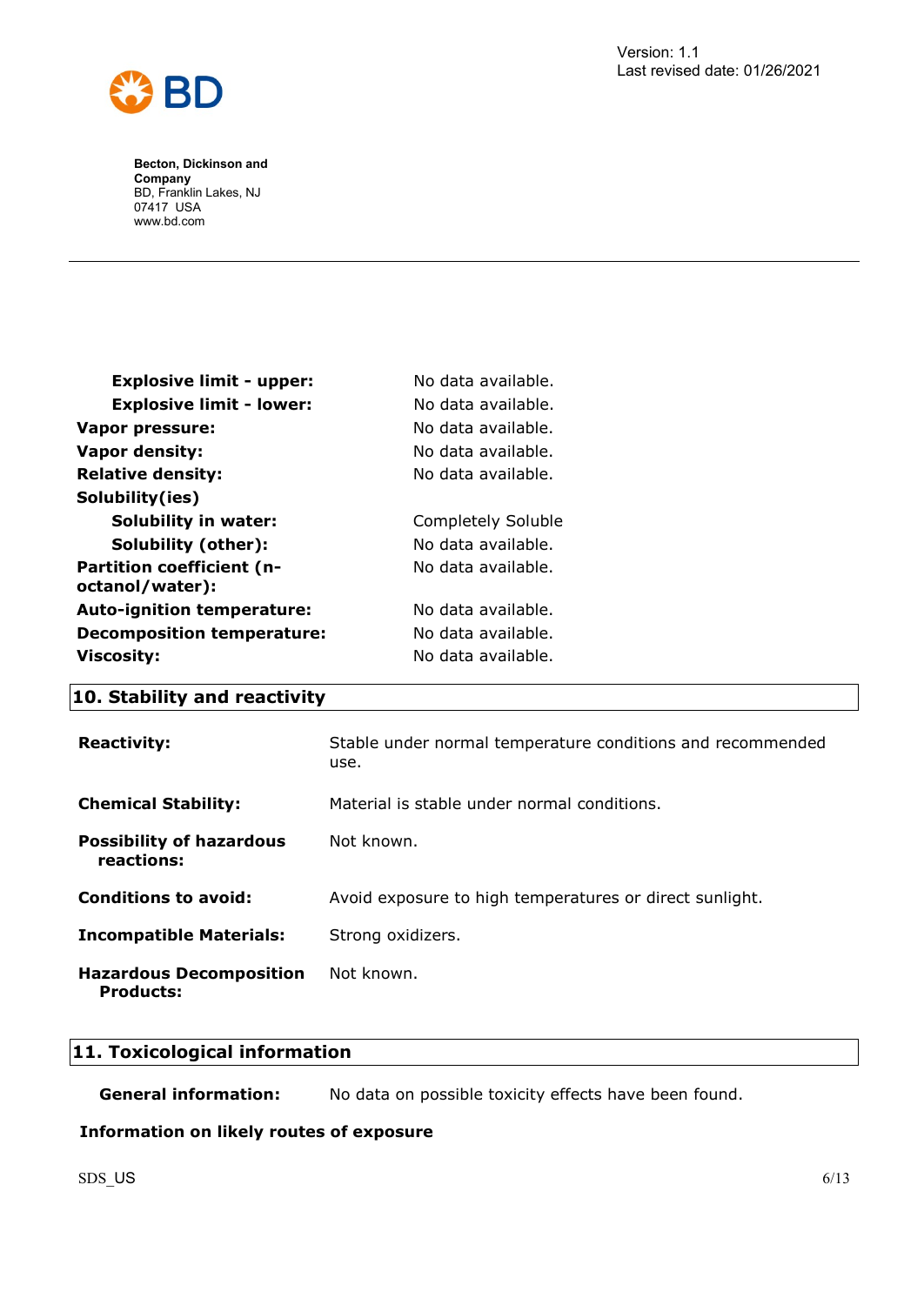



| <b>Ingestion:</b>                                                                                                                | No harmful effects expected in amounts likely to be ingested by<br>accident. |
|----------------------------------------------------------------------------------------------------------------------------------|------------------------------------------------------------------------------|
| <b>Inhalation:</b>                                                                                                               | Limited inhalation hazard at normal work temperatures.                       |
| <b>Skin Contact:</b>                                                                                                             | Negligible irritation to skin at ambient temperatures.                       |
| Eye contact:                                                                                                                     | Do not get in eyes.                                                          |
| Symptoms related to the physical, chemical and toxicological characteristics<br><b>Ingestion:</b><br>No specific symptoms noted. |                                                                              |
| <b>Inhalation:</b>                                                                                                               | No specific symptoms noted.                                                  |
| <b>Skin Contact:</b>                                                                                                             | No specific symptoms noted.                                                  |
| Eye contact:                                                                                                                     | No specific symptoms noted.                                                  |
| <b>Information on toxicological effects</b>                                                                                      |                                                                              |
| Acute toxicity (list all possible routes of exposure)                                                                            |                                                                              |
| Oral<br><b>Product:</b>                                                                                                          | No data available.                                                           |
| <b>Dermal</b><br><b>Product:</b>                                                                                                 | No data available.                                                           |
| <b>Inhalation</b><br><b>Product:</b>                                                                                             | No data available.                                                           |
| <b>Repeated dose toxicity</b><br><b>Product:</b>                                                                                 | No data available.                                                           |

**Skin Corrosion/Irritation** Product: No data available.

# **Serious Eye Damage/Eye Irritation**

 $SDS$  US  $7/13$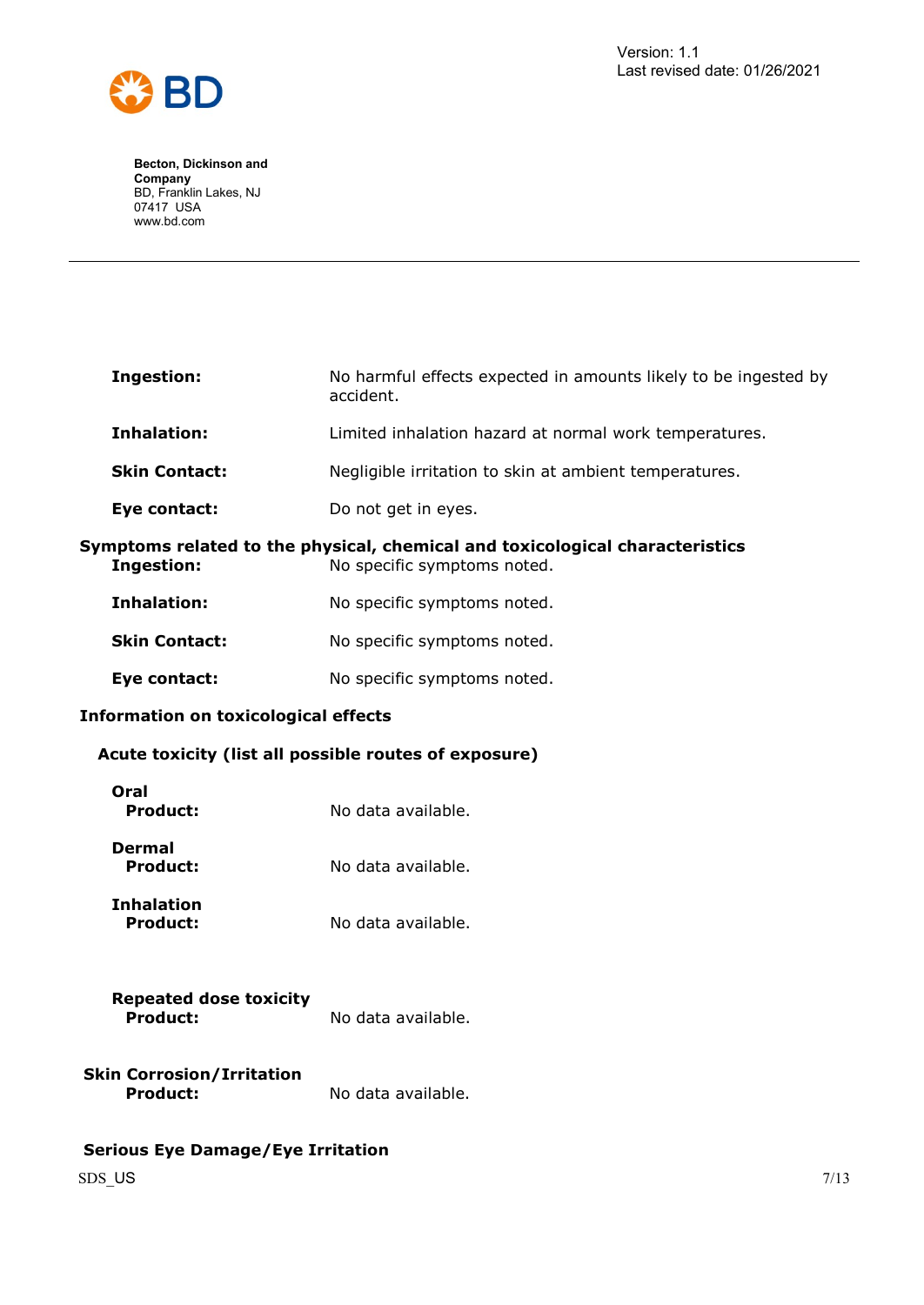

| <b>Product:</b>                                             | No data available.                                                                                                       |  |
|-------------------------------------------------------------|--------------------------------------------------------------------------------------------------------------------------|--|
| <b>Respiratory or Skin Sensitization</b><br><b>Product:</b> | No data available.                                                                                                       |  |
| Carcinogenicity<br><b>Product:</b>                          | No data available.                                                                                                       |  |
|                                                             | <b>IARC Monographs on the Evaluation of Carcinogenic Risks to Humans:</b><br>No carcinogenic components identified       |  |
|                                                             | US. National Toxicology Program (NTP) Report on Carcinogens:<br>No carcinogenic components identified                    |  |
|                                                             | US. OSHA Specifically Regulated Substances (29 CFR 1910.1001-1050), as amended:<br>No carcinogenic components identified |  |
| <b>Germ Cell Mutagenicity</b>                               |                                                                                                                          |  |
| In vitro<br><b>Product:</b>                                 | No data available.                                                                                                       |  |
| In vivo<br><b>Product:</b>                                  | No data available.                                                                                                       |  |
| <b>Reproductive toxicity</b><br>Product:                    | No data available.                                                                                                       |  |
| <b>Product:</b>                                             | <b>Specific Target Organ Toxicity - Single Exposure</b><br>No data available.                                            |  |
| <b>Product:</b>                                             | <b>Specific Target Organ Toxicity - Repeated Exposure</b><br>No data available.                                          |  |

**Aspiration Hazard Product:** No data available.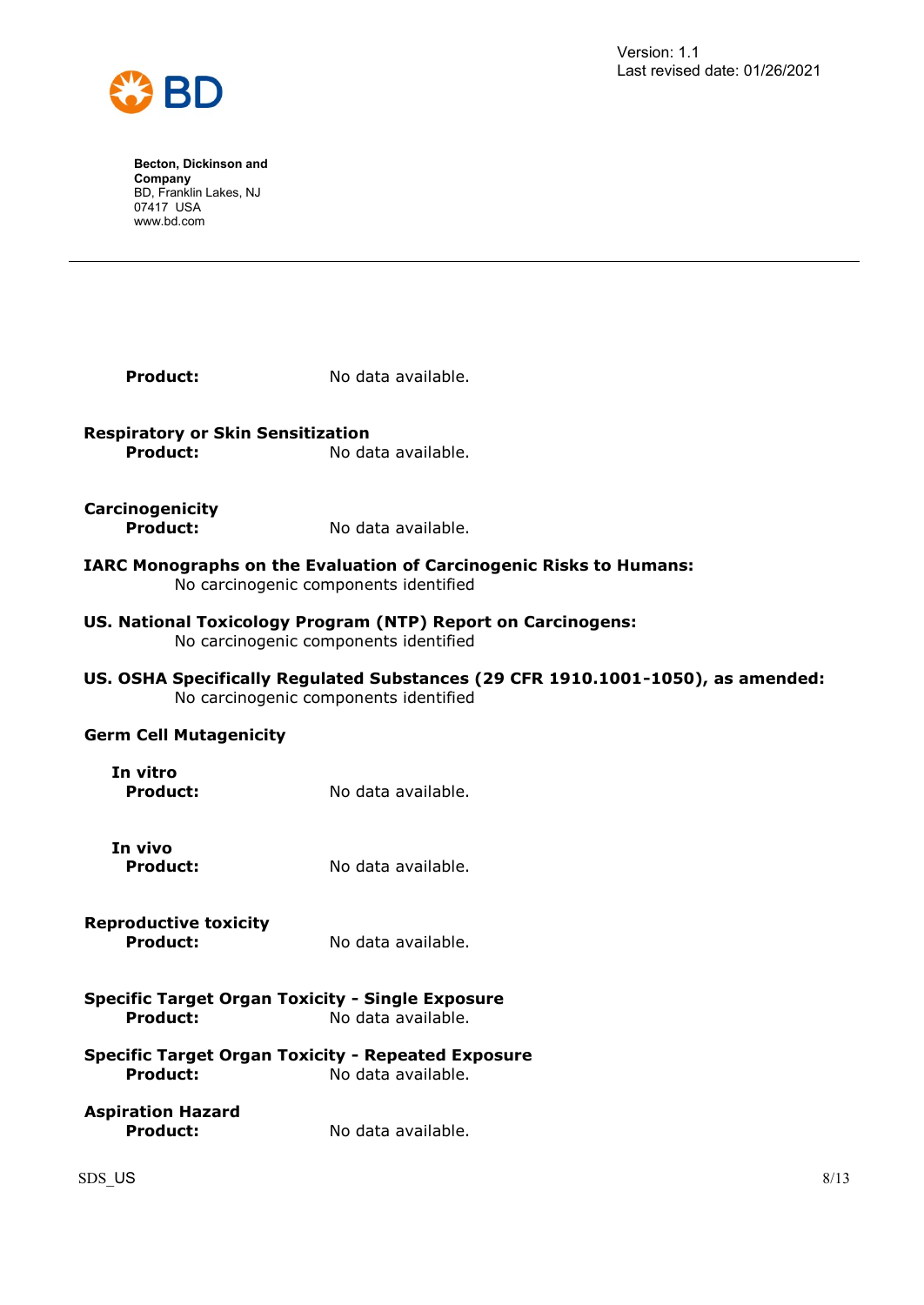

**Other effects:** None known.

# **12. Ecological information**

#### **Ecotoxicity:**

# **Acute hazards to the aquatic environment:**

| Fish            |                                                           |
|-----------------|-----------------------------------------------------------|
| <b>Product:</b> | No negative effects on the aquatic environment are known. |
|                 |                                                           |

# **Aquatic Invertebrates**

**Product:** No negative effects on the aquatic environment are known.

# **Chronic hazards to the aquatic environment:**

| Fish<br><b>Product:</b>      | No negative effects on the aquatic environment are known. |
|------------------------------|-----------------------------------------------------------|
| <b>Aquatic Invertebrates</b> |                                                           |

**Product:** No negative effects on the aquatic environment are known.

**Toxicity to Aquatic Plants**

**Product:** No negative effects on the aquatic environment are known.

# **Persistence and Degradability**

| <b>Biodegradation</b><br><b>Product:</b> | Expected to be readily biodegradable. |
|------------------------------------------|---------------------------------------|
| <b>BOD/COD Ratio</b><br><b>Product:</b>  | No data available.                    |

## **Bioaccumulative potential Bioconcentration Factor (BCF) Product:** No data available.

 $SDS$  US  $9/13$ **Partition Coefficient n-octanol / water (log Kow)**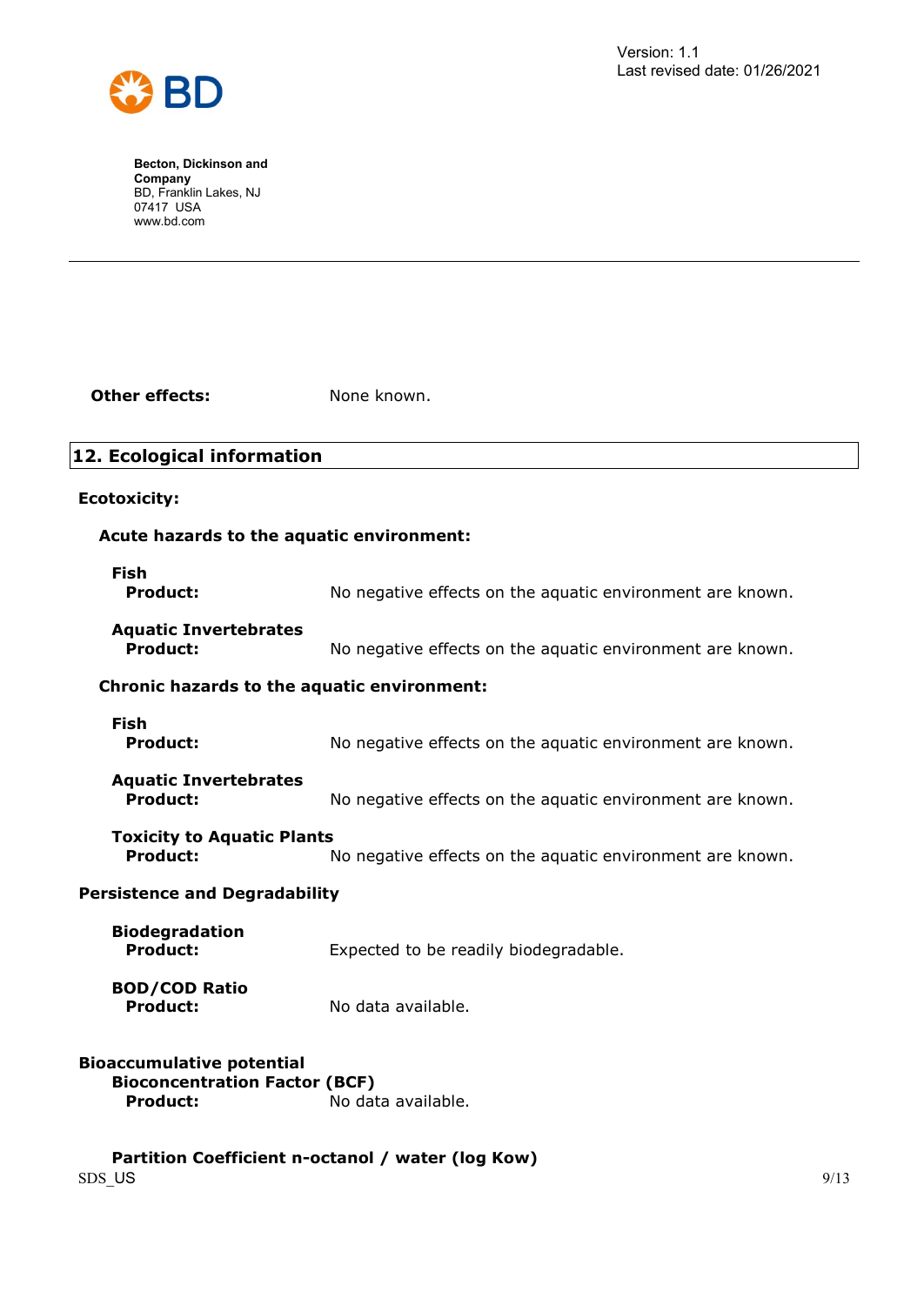

| <b>Product:</b>                                               | No data available.                                                                |
|---------------------------------------------------------------|-----------------------------------------------------------------------------------|
|                                                               |                                                                                   |
|                                                               |                                                                                   |
| <b>Mobility in soil:</b>                                      | No data available.                                                                |
| Known or predicted distribution to environmental compartments |                                                                                   |
| <b>Other adverse effects:</b>                                 | The product is not expected to be hazardous to the environment.                   |
| 13. Disposal considerations                                   |                                                                                   |
| <b>General information:</b>                                   | Dispose of waste and residues in accordance with local authority<br>requirements. |
| <b>Disposal instructions:</b>                                 | No specific disposal method required.                                             |
| <b>Contaminated Packaging:</b>                                | No data available.                                                                |
| 14. Transport information                                     |                                                                                   |

| <b>DOTUN Number:</b>            | Not regulated. |
|---------------------------------|----------------|
| <b>UN Proper Shipping Name:</b> | Not regulated. |
| Transport Hazard Class(es)      |                |
| Class:                          | Not regulated. |
| $Label(s)$ :                    | Not regulated. |
| Packing Group:                  | Not regulated. |
| Marine Pollutant:               | Not regulated. |
| Limited quantity                | Not regulated. |
| Excepted quantity               | Not regulated. |
|                                 |                |
| Special precautions for user:   | Not regulated. |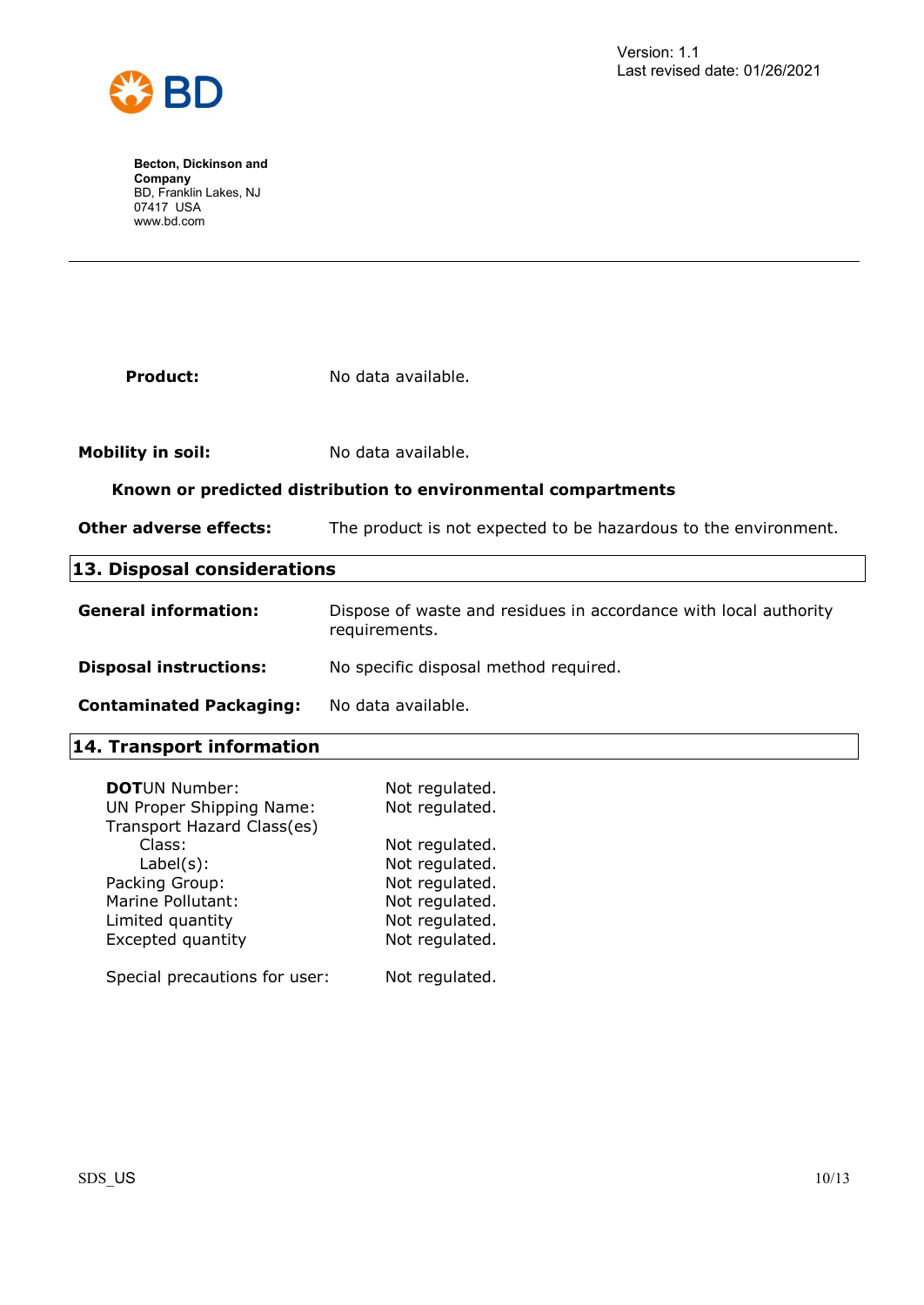

# **IMDG**

| <b>UN Number:</b>                                    | Not regulated. |
|------------------------------------------------------|----------------|
| UN Proper Shipping Name:                             | Not regulated. |
| Transport Hazard Class(es)                           |                |
| Class:                                               | Not regulated. |
| Subsidiary risk:                                     | Not regulated. |
| EmS No.:                                             | Not regulated. |
| Packing Group:<br><b>Environmental Hazards</b>       | Not regulated. |
| Marine Pollutant:                                    | Not regulated. |
| Special precautions for user:                        | Not regulated. |
| IATA                                                 |                |
| <b>UN Number:</b>                                    | Not regulated. |
| Proper Shipping Name:<br>Transport Hazard Class(es): | Not regulated. |
| Class:                                               | Not regulated. |
| Subsidiary risk:                                     | Not regulated. |
| Packing Group:<br><b>Environmental Hazards</b>       | Not regulated. |
| Marine pollutant:                                    | Not regulated. |
| Special precautions for user:                        | Not regulated. |

# **15. Regulatory information**

## **US Federal Regulations**

# **TSCA Section 12(b) Export Notification (40 CFR 707, Subpt. D)**

None present or none present in regulated quantities.

# **US. Toxic Substances Control Act (TSCA) Section 5(a)(2) Final Significant New Use Rules (SNURs) (40 CFR 721, Subpt E)**

None present or none present in regulated quantities.

## **US. OSHA Specifically Regulated Substances (29 CFR 1910.1001-1050), as amended** None present or none present in regulated quantities.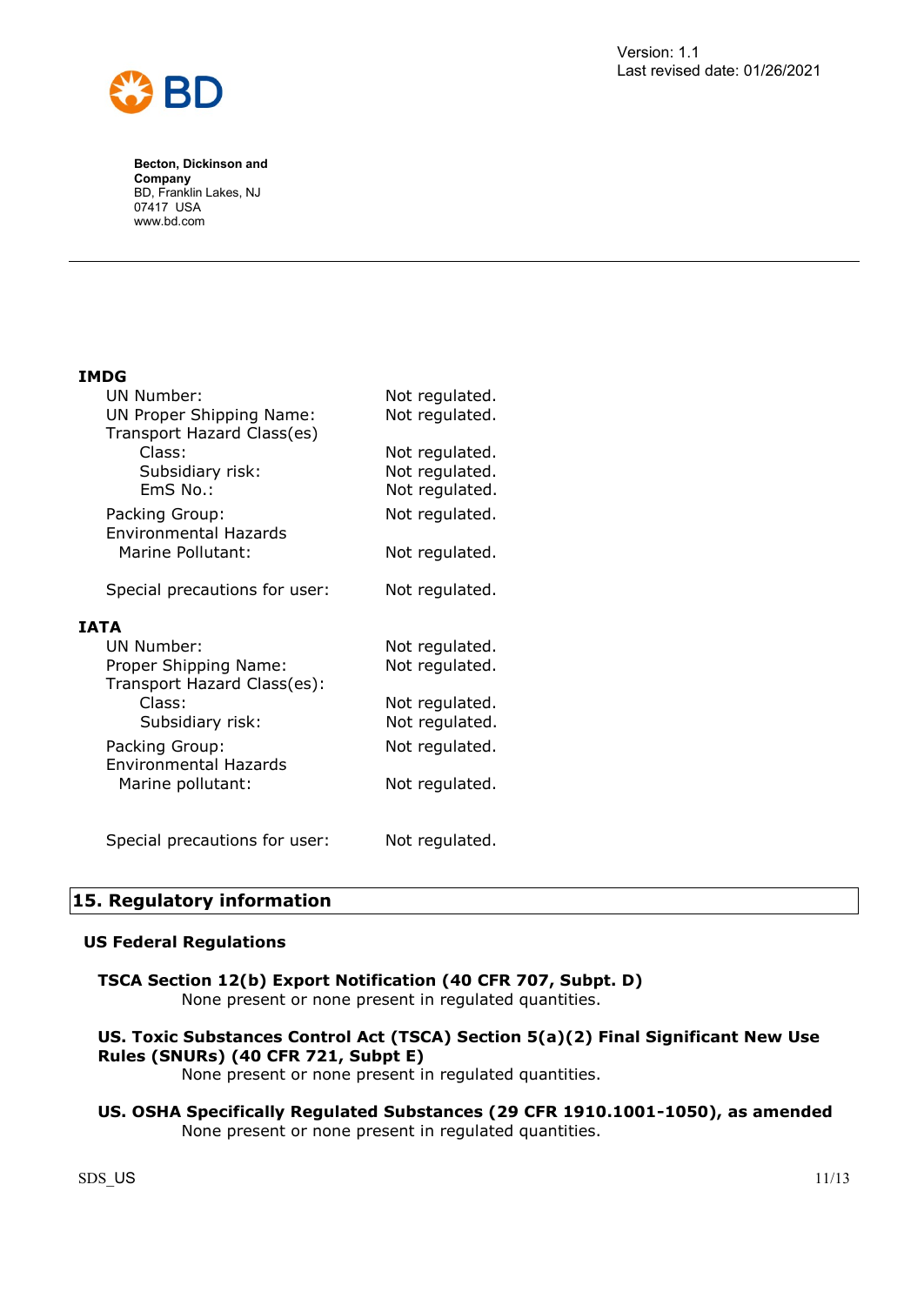

# **CERCLA Hazardous Substance List (40 CFR 302.4):**

None present or none present in regulated quantities.

# **Superfund Amendments and Reauthorization Act of 1986 (SARA)**

## **Hazard categories**

# **US. EPCRA (SARA Title III) Section 304 Extremely Hazardous Substances Reporting Quantities and the Comprehensive Environmental Response, Compensation, and Liability Act (CERCLA) Hazardous Substances**

None present or none present in regulated quantities.

#### **US. EPA Emergency Planning and Community Right-To-Know Act (EPCRA) SARA Title III Section 313 Toxic Chemicals (40 CFR 372.65) - Supplier Notification Required** None present or none present in regulated quantities.

- **Clean Air Act (CAA) Section 112(r) Accidental Release Prevention (40 CFR 68.130):** None present or none present in regulated quantities.
- **Clean Water Act Section 311 Hazardous Substances (40 CFR 117.3)** None present or none present in regulated quantities.

## **US State Regulations**

## **US. California Proposition 65**

No ingredient requiring a warning under CA Prop 65.

**US. New Jersey Worker and Community Right-to-Know Act**

No ingredient regulated by NJ Right-to-Know Law present.

# **US. Massachusetts RTK - Substance List**

No ingredient regulated by MA Right-to-Know Law present.

**US. Pennsylvania RTK - Hazardous Substances** No ingredient regulated by PA Right-to-Know Law present.

## **US. Rhode Island RTK**

No ingredient regulated by RI Right-to-Know Law present.